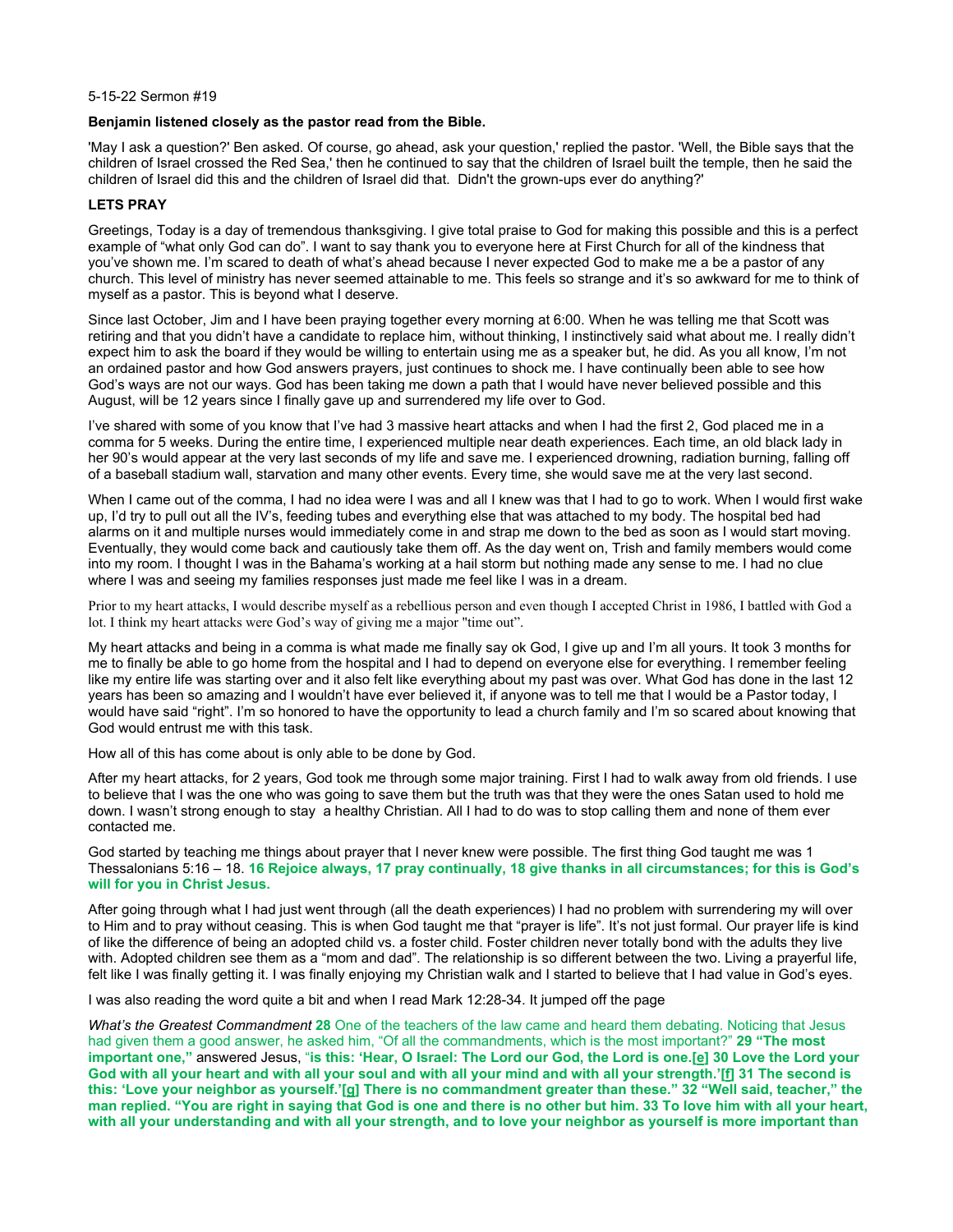## **all burnt offerings and sacrifices." 34 When Jesus saw that he had answered wisely, he said to him, "You are not far from the kingdom of God." And from then on no one dared ask him any more questions.**

This I could relate to !!!! I've always struggled when people have bible debates and when they argue about over the bible. It's never been one of my comfort zones. Serving my neighbor, "that, I could do". Loving my neighbor was a no brainer because I've always been attracted to the underdog. I always struggled with academics and even as an adult, I struggled with feeling like I fit in with all the normal people. After 2 years of just learning about prayer and how to depend on God through prayer, a good friend of mine named Dave Oddo, invited me to a men's bible study/meal at the Maranatha church. It was a great time. It was real light hearted and the food was awesome. God put it on my heart to reach out to a couple of good friends at my home church and God was prodding me to start something similar at our church. Two of my friends, Al and Ron said they would like to start something but Al said he was "bible studied out". If I wanted to "do" something, then he'd like to be a part of that. After about a month, God put it on my heart to start a service group called "The Doers Club" Al struggled with the name and a different friend came up with the name "His Helpers". This was a perfect fit. We're God's (his) Helpers.

About 2 years later, I met Jim. We were working on a project in Wadsworth. Once I met Jim, we quickly became friends and God didn't stop there.

When Trish and I travel or ride the bike, I've always loved seeing old Churches and I've always daydreamed about buying one. When we would take our kids to Trish's family reunions, they had a real old church and it's just beautiful. All the old oak pews and all the wood in the church is just beautiful. The old churches have always attracted me and I love to daydream about how to develop a rural, small town congregation. Since I've never had any schooling and because of believing that I'm not "Holy Enough", I could only dream about it. I never truly believed that I could be a pastor. In my career path, God has used me to build businesses and I've always wanted to use these skills for God. I enjoy the behind the scenes part. Well, God then used my oldest daughter for an inspiration. After her undergrad, she attended a 1-year mission trip in Lawndale Illinois called "mission year". (Story of pizza shop) That gave me an idea for how to combine "His Helpers" with building a church. (explain vision) As I prayed and talked to God, In 2016, I stepped out by Faith and started a PDR shop in Tallmadge and named it BAC10Rides. BAC is an acronym for "Build A Church" the 10 represents what the business needed to do with some of their profits. The financial support would pay a pastor and continue the community outreach. The community could patronize the businesses and God would water it.

Since I do PDR, this is how I came up with the "rides" part of the name. I imagined BAC10Barber shop or BAC10Accounting and etc. That would be determined by who God brought to the church. It's why I'm so big on knowing and using our gifts. Once God helped me open the shop, I needed to start the church part. I talked with Trish and we used Ecclesiastes and gathered some other people to help with planning and that's when Saturday night Prayer & Praise group started. We called on people from different churches and we encouraged anyone to come. Jim was a part of this. Then God put it on my heart to start a Tuesday mornings men's group. Celebrate recovery was a huge part of my life and having accountability partners is how we live out **Proverbs 27:17** "**As iron sharpens iron, so one person sharpens another".**

Jim was a part of this too. Both of these programs were growing and when COVID hit, God changed the direction. Since Trish and I have some serious health risks, and because I was just renting the shop, instead of absorbing the costs, I closed the shop and we started using zoom as a way to continue the church side. During COVID, I looked for some old churches that were for sale but nothing ever caught my eye. I started to look for old barns on acreage and thought about building a retreat center. I pictured using the barn for the church building and I visualized many other uses for the property. God revealed to me that this could never work because physically I couldn't to do the work and I could never afford it either.

This next part is what just blows me away. Last September, a Hail storm hit in Michigan. My role is acquire shops in the area that the Hail damaged. I had a big shop agree to us but it seemed like they were not being truthful with me. The owner shook my hand and agreed to use us. We were scheduled to start the following Monday but something was odd. On Monday morning, I was about 30 minutes early and since prayer is so huge for me, I felt a need to call a friend to pray with me. I called a couple of people and just got VM and then my friend Glen answered. He's my prison ministry friend and we prayed together. The shop did end up rejecting us but I was at total peace. Because of my experience with Glen, I wanted to continue to make "partner prayer" a part of my morning routine. This is when Jim and I started praying together during the week. What a great way to start your day. Like I said earlier, during one of those mornings, is when Jim was talking about the 1st church and he was talking about Scott's date of retiring. This is when God did what only God can do. He works in so many mysterious ways!!!!!!! It just makes me lost for words. Everything about this is backwards and why any church would want me to lead their congregation can only be a God thing. You've all been so willing to support me and every one of you have made me feel so wanted. I'm going to be 62 years old this August, I'm the most unqualified person for being a pastor yet God has made this happen.

This entire process has been the hardest interview process of my life. I've had to face some things in my past that are very hurtful and even after that, you and the denomination are willing to say yes to me for being the pastor here at 1st church. "WOW" It's going to be very challenging for me. In September, I'll be starting the seminary process and schooling has always been hard for me. It just shocks me to see how God has brought me to where I am today. Building a church has always been a dream to me but I would have never thought God would let me lead an established church. I promise to work hard at supporting all of you. I will do everything in my power to lean on God for direction and for His protection. In our media small group, we've all made the commitment to help grow the church by staying focused on "who are we doing this for". I will try to do everything I can to serve God's will for this church.